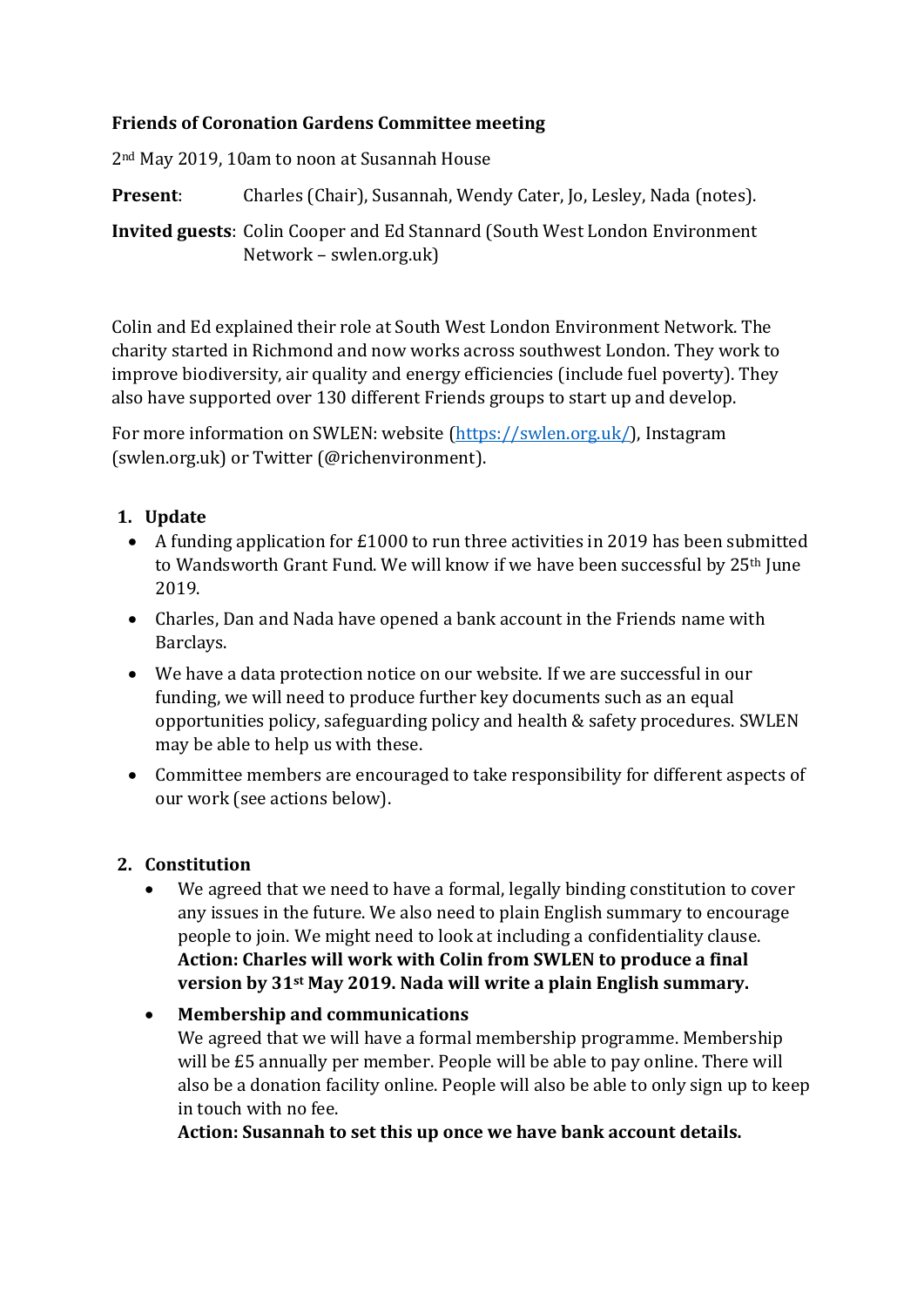- We agreed to have a minimum of four committee meetings a year and one public AGM. Because we are just starting up, we will have committee meetings in June and July and decide if we need more.
- Communication in between committee meetings will be by email. The [focoronationgardens@gmail.co.uk](mailto:focoronationgardens@gmail.co.uk) email address should be used for external communications. The Whatsapp group is useful for short, time-critical communications.
- Nada will try to produce an email newsletter every month to go to the wider contact group (about 35 at present). We should also use the Gardens (need to establish use of the notice board with Enable).
- **Funding**

Running the website costs approximately £100, so we will need to encourage membership. We also agreed that there is much scope for working in partnership with local businesses for example by sponsoring newsletter or giving donations in kind.

#### **Action: Lesley to co-ordinate with others from the public meeting and Susannah.**

• **Collecting views from users of the Gardens**

We agreed that it is very important to get views from the wider community. There are various ways of doing this – including online 'Survey Monkey' questionnaires, paper questionnaires, counting users and use over a time period.

#### **Action: Jo has contact with Wimbledon Common and can learn from what they have done.**

We also need to raise the profile of the Friends group – eg with local schools (eg having a presence at school fairs), and businesses.

## **Action: Lesley to take the lead with schools.**

## **The first survey will aim to give us information on:**

- o How people are using the gardens.
- o What they want to improve
- o Thoughts about safety (eg locking the gardens).
- o Support for our 'vision' eg safe, attractive and inviting.
- o Base-line to evidence what impact we are having.

## **3. Maintenance and concerns**

Susannah has organised a walk-through of the Gardens with staff from Enable on Wednesday 22nd May at 1 o'clock.

## **Action: Susannah, Lesley, Jo and Wendy will take part.**

The list of important items to be looked at include:

- Maintenance of the paths (possibility of using different eco materials)
- Edging of lawns.
- Maintenance of trees
- Pavilion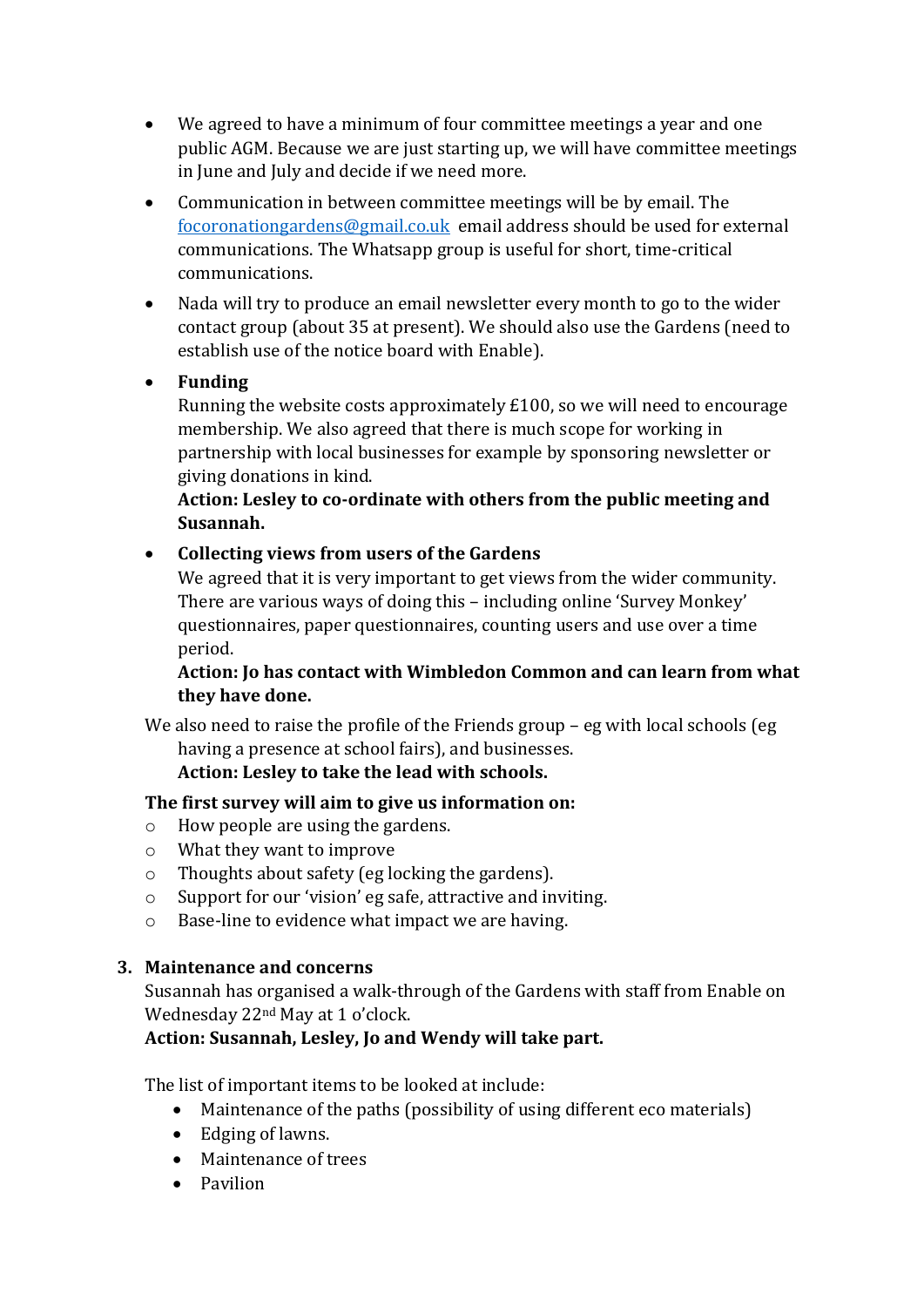- Paving around fountain.
- Removal of dead trees.
- Painting railings and fencing.

We also need to talk to them about:

- Notice board
- Place to distribute leaflets
- Bins cigarette bins
- Out of date signage.

We will ask them for a written response with a time table for doing the work.

We will tackle issues such as lighting, antisocial behaviour and locking the gates when we have carried out more research of users' views.

#### **4. Ideas for improvement**

Susannah distributed photo mock-ups of her ideas for improvements. All were enthusiastically received. They are designed to be easy for Enable and its contractors to maintain and include:

- Rose arches.
- Features such as sundial or sculpture.
- Paving.
- More flower beds.
- Underplanting of rose beds.
- Wild flower beds
- Dog-free area with hedges.
- Bed maintained and designed by local schools.
- Veg boxes.
- Garden 'hut'.

Colin suggested aspiring to Green Flag status [\(http://www.greenflagaward.org.uk/\)](http://www.greenflagaward.org.uk/)

#### **5. 2019 Love Parks Wandsworth**

We agreed that it would be nice to do something to be part of this initiative. We agreed on an informal picnic on Saturday 6th July. **Action: Charles will contact Enable.**

#### **6. Making the most of our history**

- There was agreement to look into 'listing' the Gardens in the future. We could invite Helen from Friends of South Park gardens to a future public meeting to discuss this.
- We would like to find out more about the history of the Gardens and find out more about the Southfields Festival. Colin suggested looking at:
	- [http://londongardensonline.org.uk/gardens-online](http://londongardensonline.org.uk/gardens-online-record.php?ID=WND009)[record.php?ID=WND009](http://londongardensonline.org.uk/gardens-online-record.php?ID=WND009)